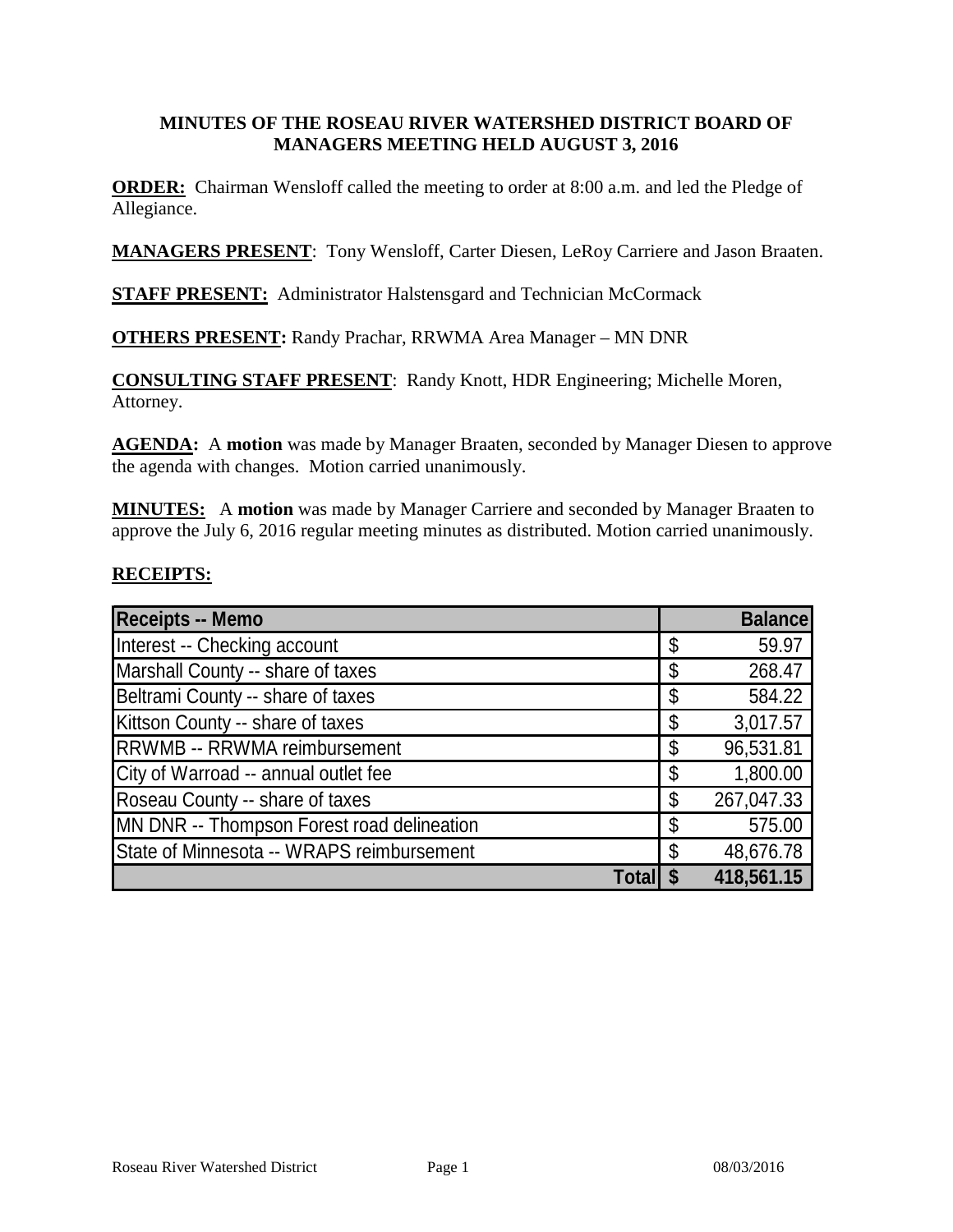| <b>Bills</b>                                                                        | <b>Amount</b>            |            |
|-------------------------------------------------------------------------------------|--------------------------|------------|
| Tracy Halstensgard -- wages                                                         | \$                       | 4,228.24   |
| Torin McCormack -- wages                                                            | \$                       | 4,487.24   |
| Tracy Halstensgard -- mileage and reimbursement                                     | $\overline{\mathcal{S}}$ | 249.48     |
| Torin McCormack -- mileage and reimbursement                                        | $\overline{\mathbb{S}}$  | 228.96     |
| Brady Castle -- wages                                                               | $\overline{\$}$          | 1,456.66   |
| Brady Castle -- mileage & reimbursements                                            | $\overline{\mathbb{S}}$  | 261.08     |
| LeRoy Carriere -- per diem & expenses                                               | $\overline{\$}$          | 336.53     |
| Carter Diesen -- per diem & expenses                                                | \$                       | 173.11     |
| Jason Braaten -- per diem & expenses                                                | \$                       | 243.43     |
| Tony Wensloff -- per diem & expenses                                                | $\overline{\mathcal{S}}$ | 235.33     |
| PERA -- employer / employee contribution                                            | \$                       | 1,483.22   |
| Internal Revenue Service -- withholding                                             | \$                       | 4,090.87   |
| MN State withholding -- Payroll tax withheld                                        | \$                       | 722.00     |
| Sjobergs TV -- internet access                                                      | \$                       | 50.04      |
| Marco -- copier maintenance & annual audit                                          | \$                       | 59.37      |
| Minnesota Energy -- natural gas bill                                                | \$                       | 54.06      |
| CenturyLink -- phone service                                                        | \$                       | 119.86     |
| City of Roseau -- utilities                                                         | $\overline{\mathcal{S}}$ | 229.70     |
| HDR engineering -- invoices for 5/1/16 - 5/28/16                                    | $\mathfrak{S}$           | 38,562.50  |
| RRWMA - \$16,380.32; RL - \$9,314.64; CD 8 - \$8,448.74; repair plans - \$2,768.80; |                          |            |
| permit review - \$1,250.00                                                          |                          |            |
| dot.com Connection -- website service                                               | \$                       | 90.00      |
| Cardmember Services -- gas, postage & mitigation sign posts                         | \$                       | 398.77     |
| Roseau Times Region -- notices                                                      | \$                       | 127.13     |
| Moren Law Office -- legal fees                                                      | $\overline{\mathcal{S}}$ | 712.50     |
| Houston Engineering -- Beltrami Project                                             | \$                       | 11,955.83  |
| Multi Office Products, Inc -- paper, inc & supplies                                 | $\overline{\$}$          | 290.40     |
| Jake's Pizza -- food for PT meeting                                                 | \$                       | 112.54     |
| RJ Zavoral & Sons, Inc -- Pay estimate #3                                           | $\overline{\$}$          | 210,294.90 |
| Kofstad Signs -- signs                                                              | \$                       | 76.95      |
| Roseau Ace Hardware -- mitigation supplies                                          | $\overline{\mathcal{S}}$ | 103.54     |
| Conservation Corps -- Norland mitigation                                            | \$                       | 20,214.70  |
| Northern Resources Co-op -- gas card                                                | $\overline{\mathcal{S}}$ | 109.18     |
| Scott's True Value -- supplies                                                      | \$                       | 15.27      |
| <b>Total</b>                                                                        | $\overline{\mathbf{s}}$  | 301,773.39 |

**BILLS:** A motion was made by Manager Carriere to pay the normal monthly bills, seconded by Manager Braaten. Motion carried unanimous.

#### **PERMITS:**

Technician McCormack discussed permit application #16-15 (Mark Wierschke). There was discussion on the elevation of a culvert in the ditch and the way the water would flow if the work were completed. A **motion** was made by Manager Braaten, seconded by Manager Carriere to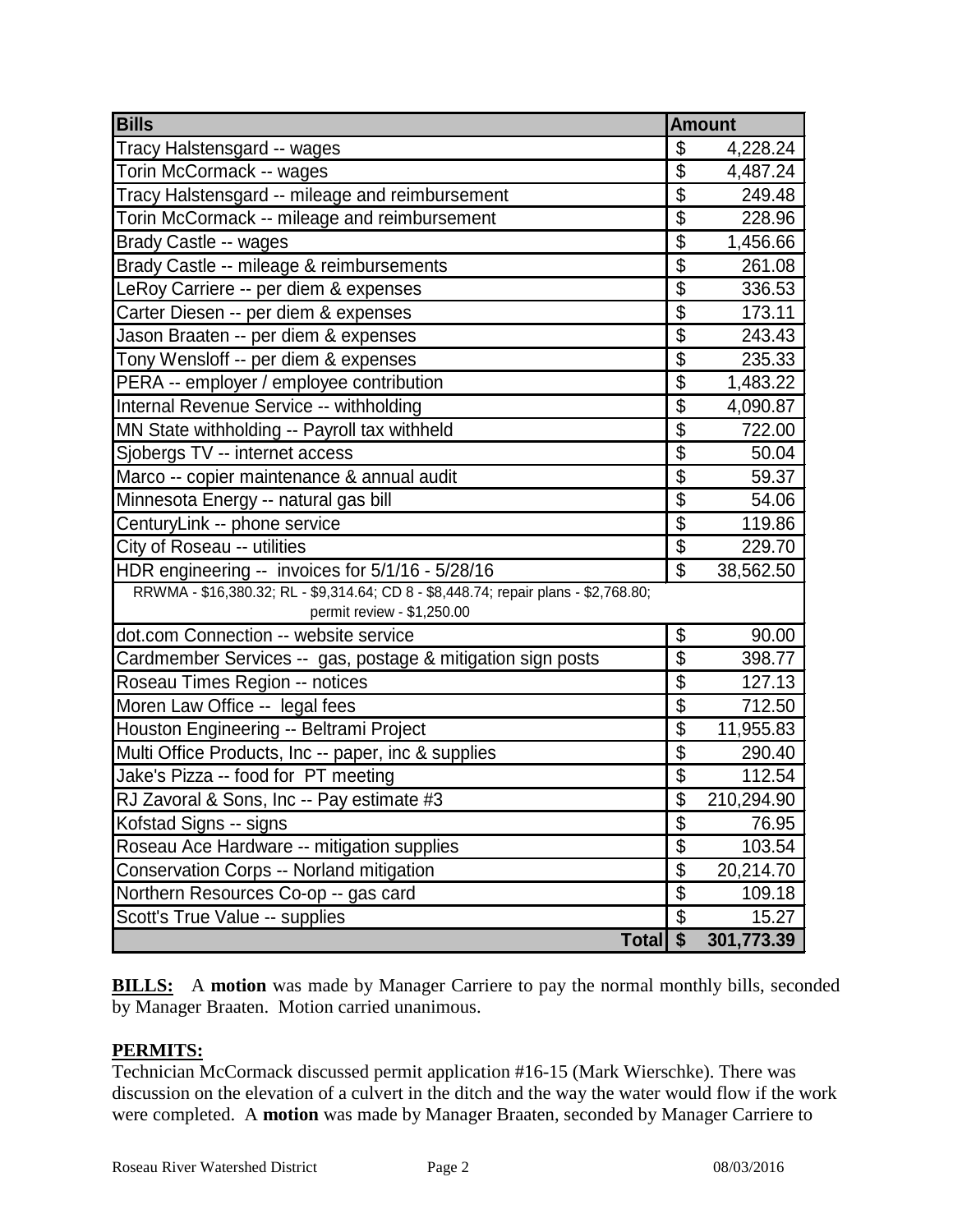deny the permit request due to the feasibility of the work proposed. Motion carried unanimously.

Technician McCormack discussed permit application #16-16 (Erik Dunham). After discussion, a **motion** was made by Manager Carriere, seconded by Manager Diesen to deny the permit due to lack of information in application (ditch profile, construction plan, township approval & adjacent landowner acknowledgement). Motion carried unanimously.

Technician McCormack discussed permit #16-17 (Roseau County). A **motion** was made by Manager Braaten, seconded by Manager Diesen to approve the permit as submitted. Motion carried unanimously.

Technician McCormack discussed permit #16-18 (Roseau County). A **motion** was made by Manager Diesen, seconded by Manager Carriere to approve the permit as submitted. Motion carried unanimously.

Technician McCormack discussed permit #16-19 (Matt Millner). A **motion** was made by Manager Carriere, seconded by Manager Braaten to approve the permit as submitted. Motion carried unanimously.

Technician McCormack discussed permit #16-20 (Matt Millner). A **motion** was made by Manager Deisen, seconded by Manager Braaten to approve the permit as submitted. Motion carried unanimously.

Technician McCormack discussed permit #16-21 (Lisa Byfuglien). A **motion** was made by Manager Braaten, seconded by Manager Carriere to approve the permit as submitted. Motion carried unanimously.

Technician McCormack discussed permit #16-22 (Roseau County). There was extensive discussion concerning the history of the request to provide an outlet for WD3 Lat 3 to the JD 69 system. A **motion** was made by Manager Carriere, seconded by Manager Diesen to deny the permit based on the previous assessment that this work would require a public hearing. Motion carried unanimously.

Technician McCormack discussed permit #16-23 (Mark Tveit). A **motion** was made by Manager Carriere, seconded by Manager Braaten to approve the permit as submitted. Motion carried unanimously.

Technician McCormack discussed permit #16-24 (Vali Hamilton). A **motion** was made by Manager Carriere, seconded by Manager Diesen to approve the permit as submitted. Motion carried unanimously.

# **PROJECTS:**

**RRWMA:** Randy Knott, HDR Engineering gave an update on the following items: Pool 2 structure construction; Pool 3 structure finish items; ditching spoil disposal; wet conditions. Randy Prachar, MN DNR spoke about the work progress and the conditions. Mr. Prachar stated that Zavoral's foreman was good to deal with and they were getting things done.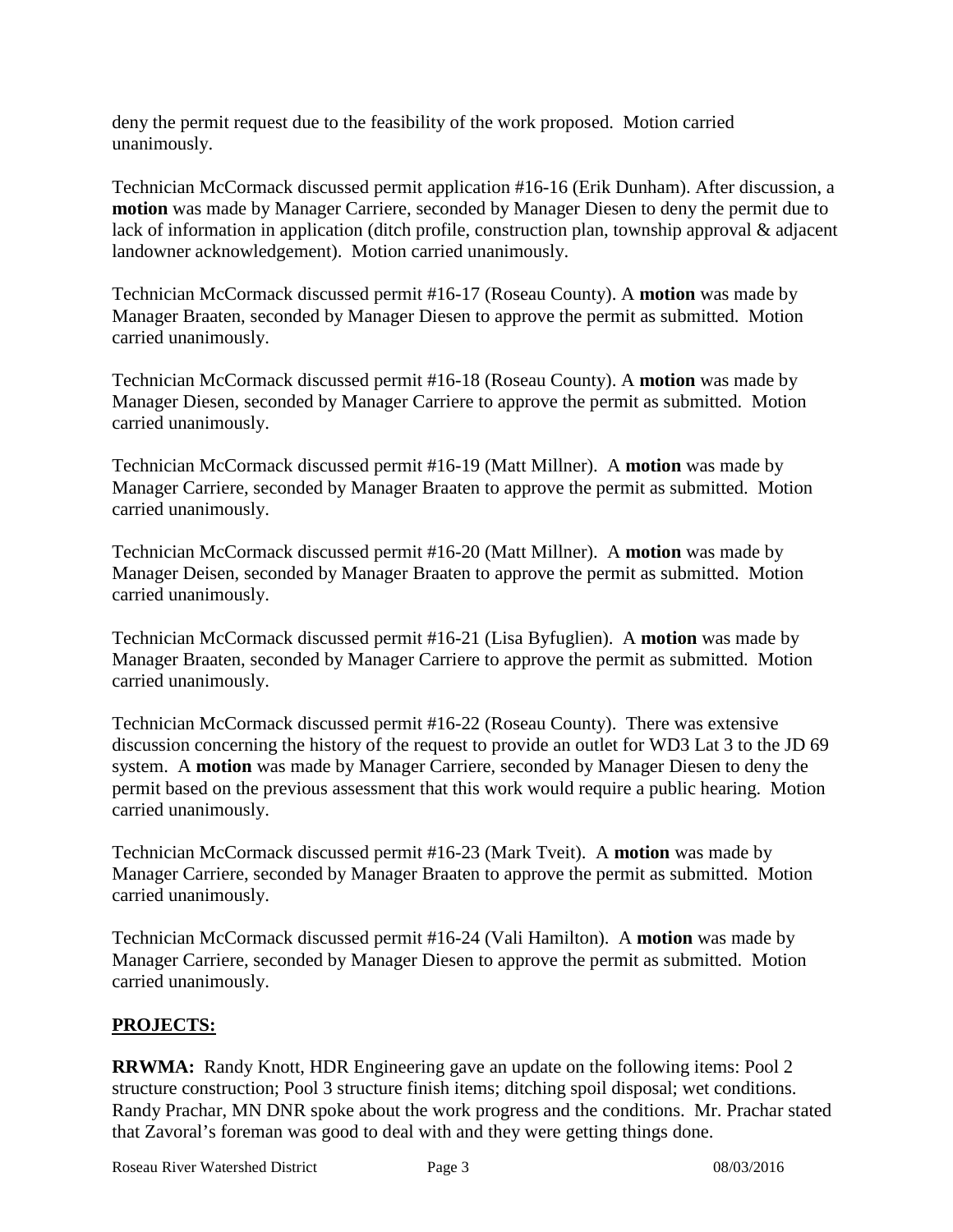Chairman Wensloff discussed the draft road agreement between the District and the County. A committee of County and District personnel met and made edits to the original draft. The direction of the board was to coordinate another meeting with the committee to discuss the changes.

Randy Knott discussed a letter from R J Zavoral & Sons dated Aug. 1, 2016. The purpose of the letter is to request a time extension and compensation due to wet conditions.

A **motion** was made by Manager Carriere to close the regular meeting and open the public hearing, seconded by Manager Braaten. Motion carried unanimously. The public hearing notice was read by Chairman Wensloff as follows:

# *NOTICE OF PUBLIC HEARING TO CONSIDER USE OF STATE DITCH #51 FUNDS FOR THE ROSEAU RIVER WILDLIFE MANAGEMENT AREA POOL 2 AND POOL 3 OUTLET PROJECT*

*NOTICE IS HEREBY GIVEN that a public hearing will be held before the Roseau River Watershed District (RRWD) Board of Managers on the 3rd day of August, 2016 at 9:00 a.m. The public hearing will be held at the RRWD office located at 108 3rd Ave SW, Roseau MN 56751. The purpose of the hearing will be for the Board to consider utilizing funds from State Ditch #51 for the Roseau River Wildlife Management Area Pool 2 and Pool 3 Outlet Project and determine if the utilization of said funds for the project will maintain the efficiency of the ditch systems pursuant to Minnesota Statutes §103E.701.* 

*At the hearing any affected person and/or entity representative may testify for or against the utilization of said funds.*

Randy Knott gave a brief presentation to the board on the benefits to SD 51 from the project and possible scenarios to determine the funding cost share amounts. Administrator Halstensgard noted that the District did not receive any verbal or written comments and there was no one present at the meeting to comment. Based on engineering, the project will help maintain the efficiency of the SD 51 system. There was some discussion on the various cost share scenarios. A **motion** was made to close the public hearing and reopen the regular meeting by Manager Braaten, seconded by manager Carriere. Motion carried unanimously. Manager Carriere made a **motion** to table the decision to use SD 51 to cost share local project costs until construction is complete, seconded by manager Braaten. Motion carried unanimously.

Randy Knott discussed the issue of placing spoil at the moist soils site. This has been complicated by the wet conditions. The board discussed the challenges due to the wet conditions including pumping of water at the site. A decision on additional pumping costs will be made at a future board meeting. A **motion** was made by Manager Braaten, seconded by Manager Carriere to authorize spoil hauling and work for the moist soils unit in an amount up to \$45,000 in cooperation with recommendations by HDR, DNR and staff. Motion carried unanimously. After discussion, a **motion** was made by Manager Carriere seconded by Manager Diesen to agree to a contract time extension. The September  $15<sup>th</sup>$  deadline would be suspended. Work on conveyance channel would be done once freeze up starts. Start date needs to be approved by Randy Knott and Randy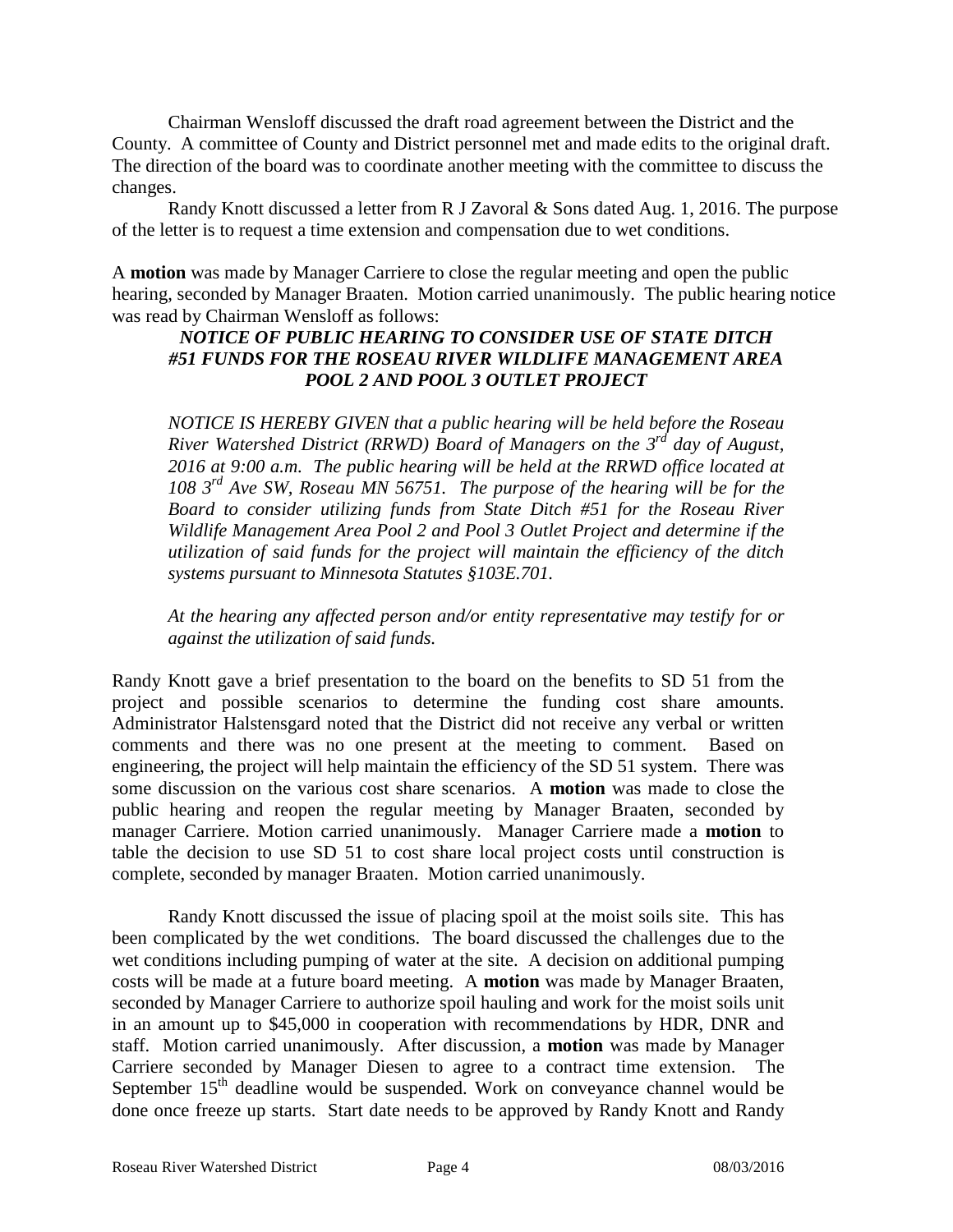Prachar. Work could begin on November 14, 2016 and conclude by February 1, 2017. Motion carried unanimously.

**Roseau Lake Project:** Technician McCormack spoke about the water levels. Administrator Halstensgard informed the board of a committee meeting held at the HDR office in TRF. The next Project Team meeting will be August 18<sup>th</sup>. Administrator Halstensgard, Nate Dalager and Randy Prachar met with landowners Terry, Tim and Norman Kveen and Mitch Magnusson to provide an update on the project. Kveens do not live in the area so when they are in the area, we try to meet with them to provide an update and give them an opportunity for input.

**Beltrami:** The board discussed a proposal from Houston Engineering for project survey work. Administrator Halstensgard stated that Houston has been very helpful and cooperative in the reporting that is required. Manager Carriere discussed the RRWMB cost share proposal.

**Whitney Lake:** There was discussion on the landowner input meeting. Manager Braaten worked with Administrator Halstensgard on the landowner list. The date of the meeting was changed due to a scheduled visit by DNR Commissioner Landwehr.

**Ditch 8 and other maintence:** Technician McCormack discussed the quotes for the following work:

A **motion** was made by Manager Diesen, seconded by Manager Braaten to hire R & Q Contracting for the dip-dip road side inlets for the amount of \$25,816.00. Motion carried unanimously.

A **motion** was made by Manager Carriere, seconded by Manager Diesen to hire Conn Trucking for CD 16 culvert replacement for the amount of \$1,405.00. Motion carried with Manager Braaten abstaining.

A **motion** was made by Manager Carriere, seconded by Manager Diesen to hire Conn Trucking for WD 3 culvert replacement for the amount of \$1,480.00. Motion carried with Manager Braaten abstaining.

A **motion** was made by Manager Carriere, seconded by Manager Braaten to hire Beito Repair for SD 51 cutoff 10 slope repair for the amount of \$5,706.10. Motion carried unanimously.

A **motion** was made by Manager Braaten, seconded by Manager Carriere to hire Beito Repair for WD 3 slope repair for the amount of \$6,139.10. Motion carried unanimously.

Manager Braaten spoke about his conversation with the COE representative concerning the Duxby Levee inspection. A **motion** was made by Manager Braaten, seconded by Manager Carriere to hire Northpine for Duxby Levee brushing for the amount of \$4,197.60. Motion carried unanimously.

# **REPORTS:**

**RRWMB:** Manager Carriere discussed the following items:

- RCPP cost share
- 2017 Tax levy
- RRBC meeting update
- Legislative report
- Buffer rules